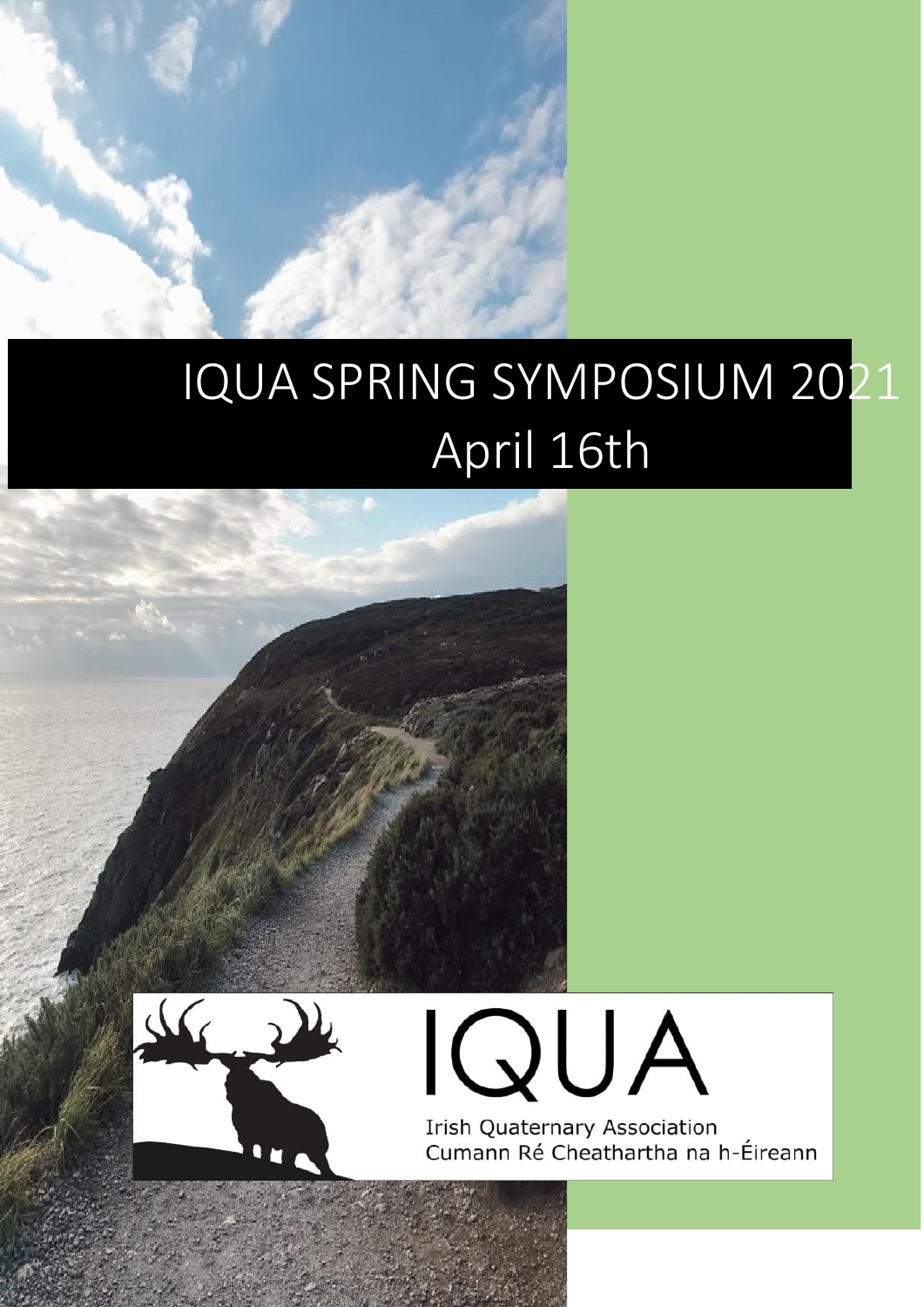# IQUA Spring Symposium 2021

Zoom Link:<https://ucd-ie.zoom.us/j/64483215289>

| Opens at 9:50                      |                                                                     |
|------------------------------------|---------------------------------------------------------------------|
| 10:00-10:10 Introduction and       | First Session Chaired by: Adrienne Foreman                          |
| Welcome                            |                                                                     |
| 10:10-10:30                        | Using the Quaternary record to project our future                   |
| Speaker: Margaret Jackson          |                                                                     |
| 10:30-10:45                        | Reconstructing Retreat Dynamics of the Last Irish Ice               |
| Speakers: M. B. Carney             | Sheet Using Proglacial Lake Sediments                               |
|                                    |                                                                     |
| 10:45-11:00                        | Common Era Atlantic Sea Level Change                                |
| Speaker: Fermin Alvarez            |                                                                     |
| 11:00-11:15                        | The role of ocean forcing in early deglaciation of the              |
| Speaker: Brendan O'Neill           | British-Irish Ice Sheet during the Last Glacial Maximum:            |
|                                    | A micropalaeontological and sedimentological study of               |
|                                    | sediment cores from the Malin Sea and Slyne Trough                  |
|                                    |                                                                     |
| 11:15-11:30                        | Preliminary results from a palaeoenvionmental study of              |
| Speaker: Ryan Smazal               | Lough Feeagh, Co. Mayo                                              |
| 11:30-11:40 Coffee/Tea/Lunch Break | Next Session Chaired by: Ryan                                       |
|                                    | Smazal                                                              |
| 11:40-11:45 IQUA Resources         | Shaping the Landscape $-$ a 2 <sup>nd</sup> Level Teaching Resource |
| Announcement                       |                                                                     |
| Speaker: Catherine Dalton          |                                                                     |
| 11:45-12:00                        | The Joyce Country and Western Lakes geopark project;                |
| Speaker: Benjamin Thébaudeau and   | an asset and a facilitator for education and research.              |
| Amrine Dubois Gafar                |                                                                     |
|                                    |                                                                     |
| 12:00-12:15                        | Digging the Burren - Quantifying Ireland's Dustbowl                 |
| Speaker: Colin Bunce               |                                                                     |
|                                    |                                                                     |
| 12:15-12:30                        | The Newgrange light-box: a triumph of Neolithic                     |
| Speaker: Michael Gibbons           | architecture or a creation of 1960s engineering?                    |
|                                    |                                                                     |
| 12:30-12:45 Conference Closing/    |                                                                     |
| Mini Break                         |                                                                     |
|                                    |                                                                     |
| 12:45-2:30 IQUA AGM Meeting        | Chaired by: Gill Plunkett                                           |
|                                    |                                                                     |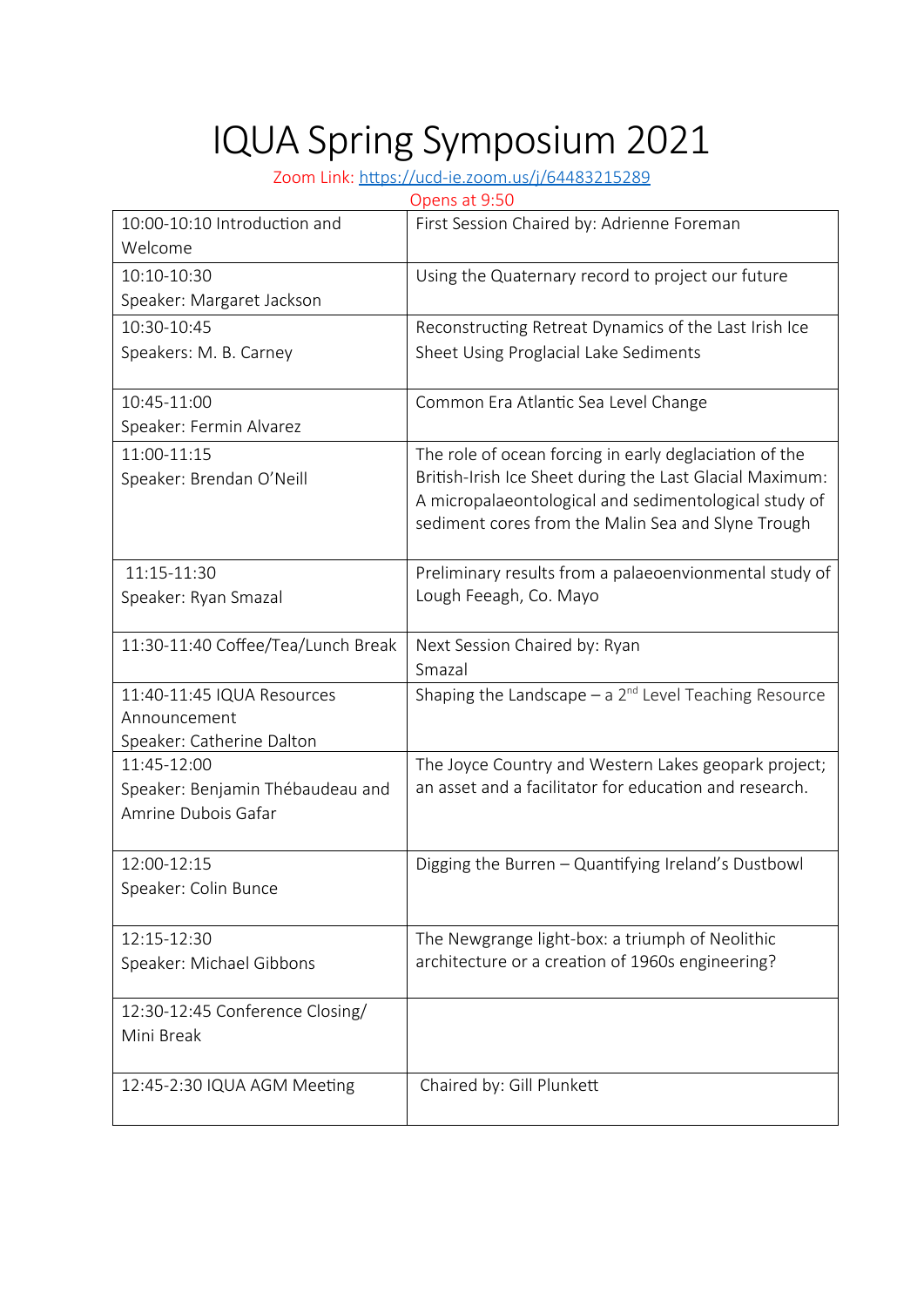# Irish Quaternary Association

#### About Us

The Irish Quaternary Association (IQUA) was founded in the 1970s to co-ordinate and energise all aspects of Quaternary research in Ireland and to pass on existing expertise through conferences and field excursions.

#### Membership

Membership of IQUA is open to everyone with an interest in the Quaternary period, both amateur and professional. As an IQUA member, you will receive two copies of the *IQUA Newsletter* each year, and will be entitled to attend IQUA meetings, field excursions and symposia. You will also be supporting Ireland's only non-profit body dedicated to research of the Quarternary period in Ireland. For additional queries regarding membership, click the link here:<http://iqua.ie/membership/>.

# Updates/Opportunities

### *Shaping the Landscape a 2nd Level Teaching Resource*

IQUA developed a teaching and learning resource entitled 'Shaping the landscape' sponsored by the Heritage Council. The lesson plan is the first  $2<sup>nd</sup>$  level teaching aid for Quaternary Science in Ireland and was developed in an iterative process between teachers, geological survey staff (north and south) and IQUA committee members. The instructional aid is focused at 2<sup>nd</sup> level geography and earth science students and future undergraduates.

### *IQUA Postgrads*

Are you a postgraduate researcher or early career-researcher interested in developing and growing IQUA? Contact [iquapostgrads@gmail.com](mailto:iquapostgrads@gmail.com) stating your interest and our postgraduate representatives will be in contact with you with various opportunities to contribute to Ireland's only non-profit body dedicated to research of the Quarternary period in Ireland.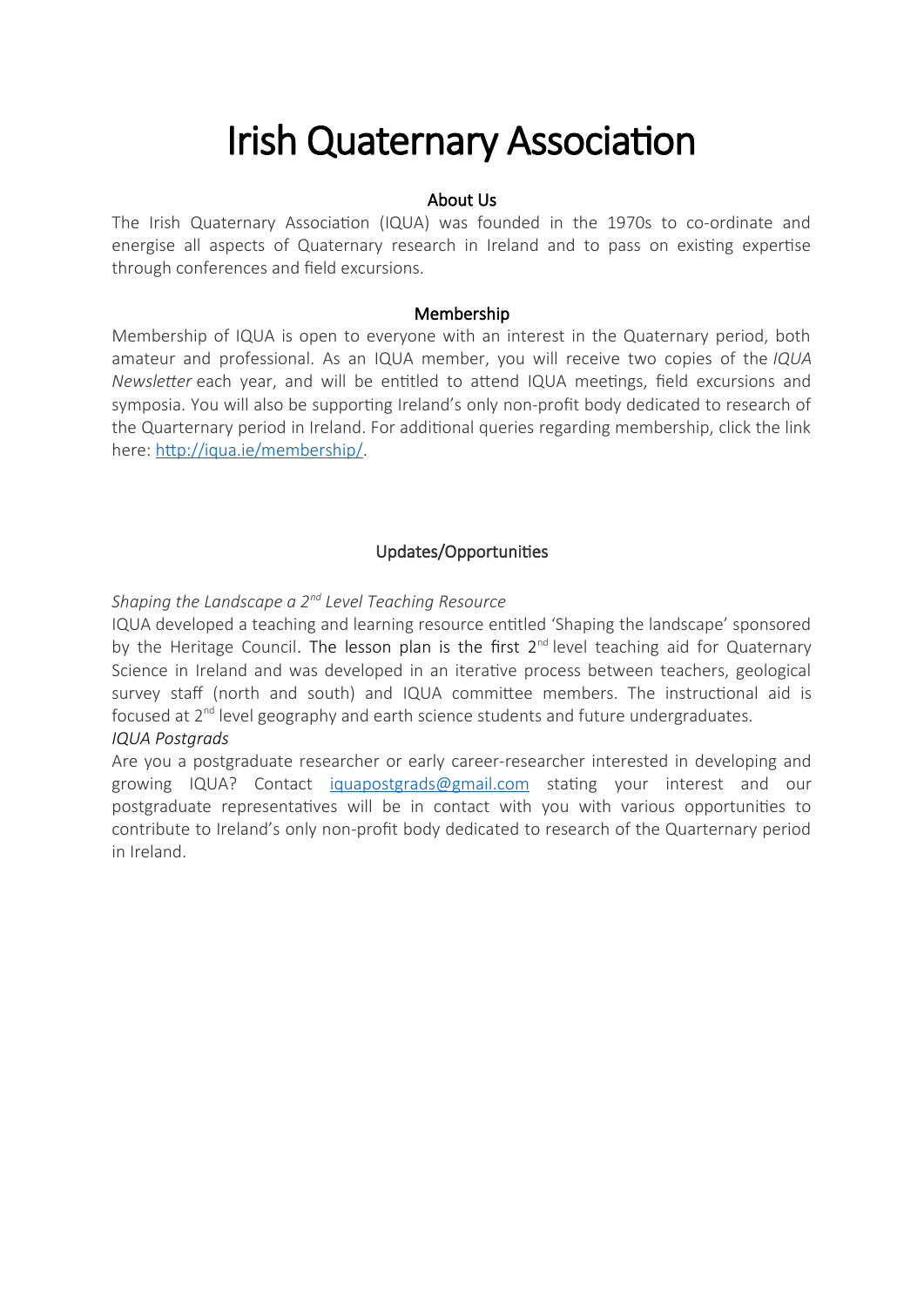# **Abstracts**

# Using the Quaternary Record to Project Our Future

### *Margaret Jackson, Department of Geography, Trinity College Dublin, Dublin, D02 PN40*

Anthropogenic forcing is rapidly changing Earth's climate, but exactly how – and how much – climate will change in the future is uncertain. Past climate periods such as the Pliocene, when carbon dioxide was perhaps as high as it is today, may provide a window into potential future scenarios. But while these past time periods offer insight into an altered climate, the rapidity of modern warming is unique and so requires special attention. The Quaternary record holds evidence of rapid climate changes, largely centred in the North Atlantic, that may be useful analogues for the rate of modern warming. However, the nature of these rapid climate shifts and their impacts on terrestrial regions are not yet clear. Glaciers are highly sensitive to changes in climate, and so are an ideal means to investigate past terrestrial climate changes. This presentation will highlight emerging and planned work to utilise Ireland's glacialgeomorphic record to investigate periods of rapid climate change, and what these past climate shifts may mean for our future.

## Reconstructing Retreat Dynamics of the Last Irish Ice Sheet Using Proglacial Lake Sediments

*M. B. Carney<sup>1</sup> \*, K. R. Adamson1, C Delaney<sup>1</sup> , P. D. Hughes<sup>2</sup> 1 School of Science and the Environment, Manchester Metropolitan University, Manchester, UK, M15 6BH <sup>2</sup>Quaternary Environments and Geoarchaeology Research Group, Geography School of Environment, Education and Development, The University of Manchester, Manchester, M13 9PL\* M.carney@mmu.ac.uk*

Understanding the rate and pattern of current deglaciation relies on long-term records of ice sheet behaviour spanning several millennia. Such a record can be found in Irish Midlands in the form of landforms and sediments preserved from the retreat and breakup of the Irish Ice Sheet (IIS) during the Last Glacial Termination (LGT, c.21-14 ka).

Existing reconstructions of the IIS are based on geomorphological mapping of landforms, which are inherently discontinuous in their distribution and preservation. A more continuous archive is preserved in proglacial lake sediments. These lakes are sinks for glacially-derived meltwater and sediment, and enable continuous, spatially-integrated reconstructions of glacial and foreland environmental change, including annually or seasonally-resolved (varved) records that far exceed the temporal resolution of geomorphological techniques. Thick sequences of laminated, varved, proglacial lake sediments from Palaeolake Riada are wellpreserved in the Irish Midlands and provide valuable insights into IIS behaviour and lake sedimentation.

We present a new high-resolution analysis of laminated glacial lake sediment cores from Co. Offaly, close to IIS marginal landforms (moraines and eskers). A suite of physical and chemical analyses are used to reconstruct ice marginal processes and fluctuations of the IIS during the LGT. This paleoenvironmental reconstruction is put into context of wider ice sheet dynamics through radiocarbon dating of organic material extracted from these cores. This will produce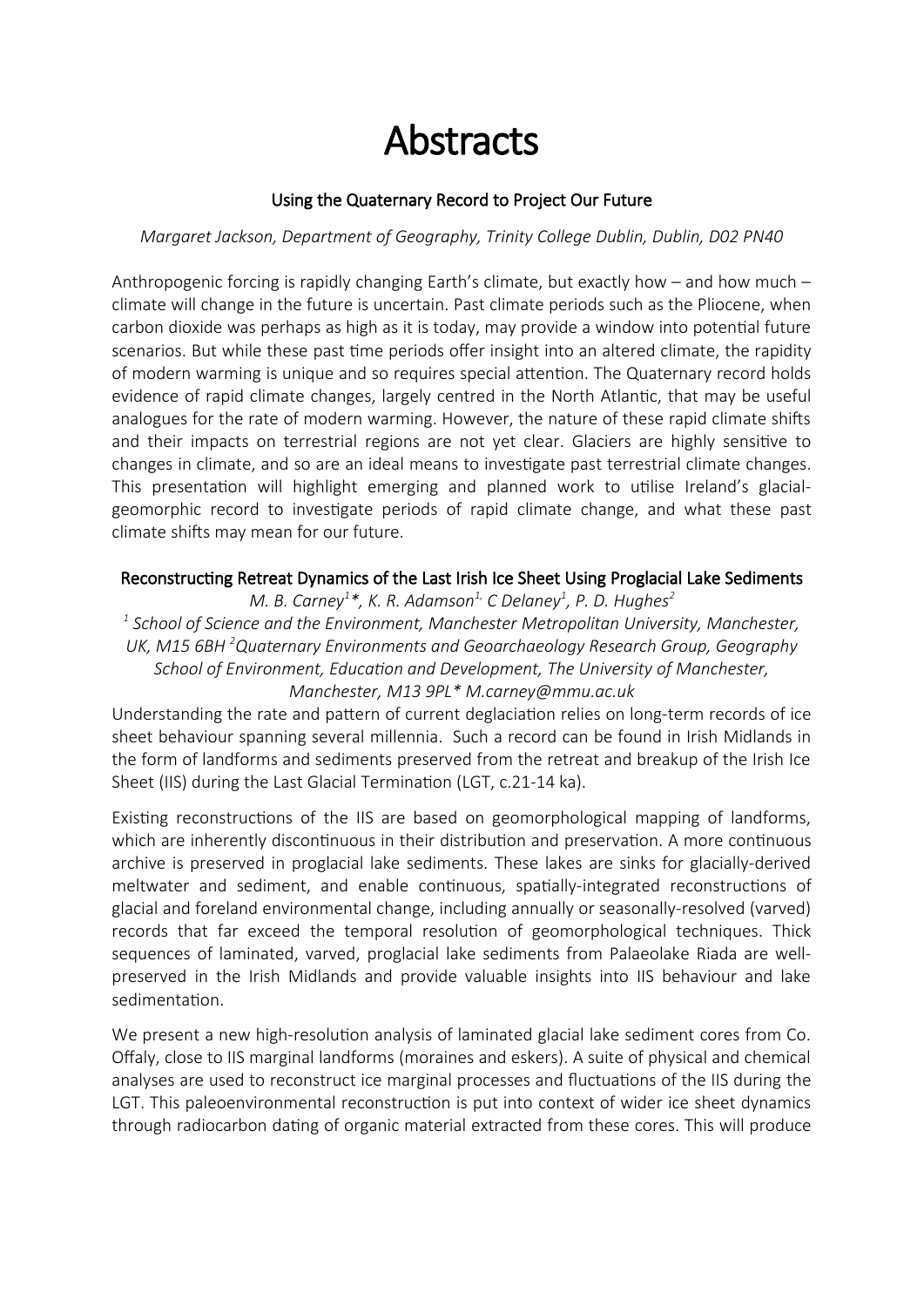insights into long term retreat patterns and behaviours of ice sheets during periods of climate amelioration, applicable to current and future dynamics of existing ice sheets.

#### Common Era Atlantic Sea Level Change

#### *Fermin Alvarez, PhD Candidate in Sea Level Change, Trinity College Dublin*

Sea level rise (SLR) is one of the most challenging consequences of climate change (e.g., IPCC, 2019). SLR varies in time and space in response to a suite of different controlling mechanisms. The World Climate Research Programme (WCRP) set the quantification and understanding of the mechanisms causing local to regional scale sea level variability as one of its Grand Challenges. However, modern-day sea level instrumental measurements are too short to reliably establish secular rates of SLR and unravel the relative contributions of the processes driving them. As an island nation, Ireland will be profoundly influenced by future SLR. My PhD research from part of the A4 project (Aigéin, Aeráid, agus Athrú Atlantaigh), which seeks to improve our projections of future SLR by better understanding the drivers of Irish sea level change over the past two centuries. This aim will be achieved by expanding the Irish tide gauge dataset through data archaeology and resurveying historical benchmarks around Ireland, and by the application of the "geological tide gauge" approach. This technique, based on the analysis of sea-level indicators in buried high-saltmarsh sediment, capable of producing multi-decadal relative sea level (RSL) reconstructions from saltmarsh environments extending back several centuries to millennia. My PhD will produce a record of Common Era (past 2000 years) RSL change that will contribute to a growing network of highresolution RSL reconstructions from the Atlantic coast of north America. Spatio-temporal modelling of this expanded dataset will provide new insights into RSL variability.

### The role of ocean forcing in early deglaciation of the British-Irish Ice Sheet during the Last Glacial Maximum: A micropalaeontological and sedimentological study of sediment cores from the Malin Sea and Slyne Trough

*Brendan O'Neill, Department of Geography, Durham University Supervised by Prof. Colm Ó Cofaigh & Dr Jerry Lloyd*

*Thesis submitted December 2020 for the degree of Master of Science by research* The contribution of the polar ice sheets to global sea level rise has tripled within the last two decades, and remains the largest yet most uncertain source of future sea level rise. Critical to this problem are the sensitive marine-terminating margins of ice sheets, which can propagate marine- forced changes into the ice-sheet interior but whose responses remain insufficiently understood and difficult to simulate. Improving our understanding of ice sheet-ocean interactions is therefore an essential prerequisite to accurate projections of future sea level rise. Geological records of ice sheet-ocean interaction are valuable to this effort, as they can span centennial to millennial timescales, providing longer-term context to instrumental observations and important means of informing and testing numerical ice-sheet models used in predictions of sea-level rise. The last British-Irish Ice Sheet (BIIS) has important potential in this regard, due to its largely marine-based configuration and proximity to pathways of poleward heat transport in the northeast Atlantic. This study availed of this by investigating whether ocean forcing played a role in early deglaciation in two sectors along the Atlantic margin of the BIIS, the Malin shelf and Porcupine Bank-Slyne Trough region, using foraminiferal assemblages. The results suggest that warm Atlantic Water was present during early deglaciation (from ≥25.5 ka cal BP) in the Porcupine Bank-Slyne Trough region, and passively drove retreat offshore central western Ireland. In contrast, deglaciation on the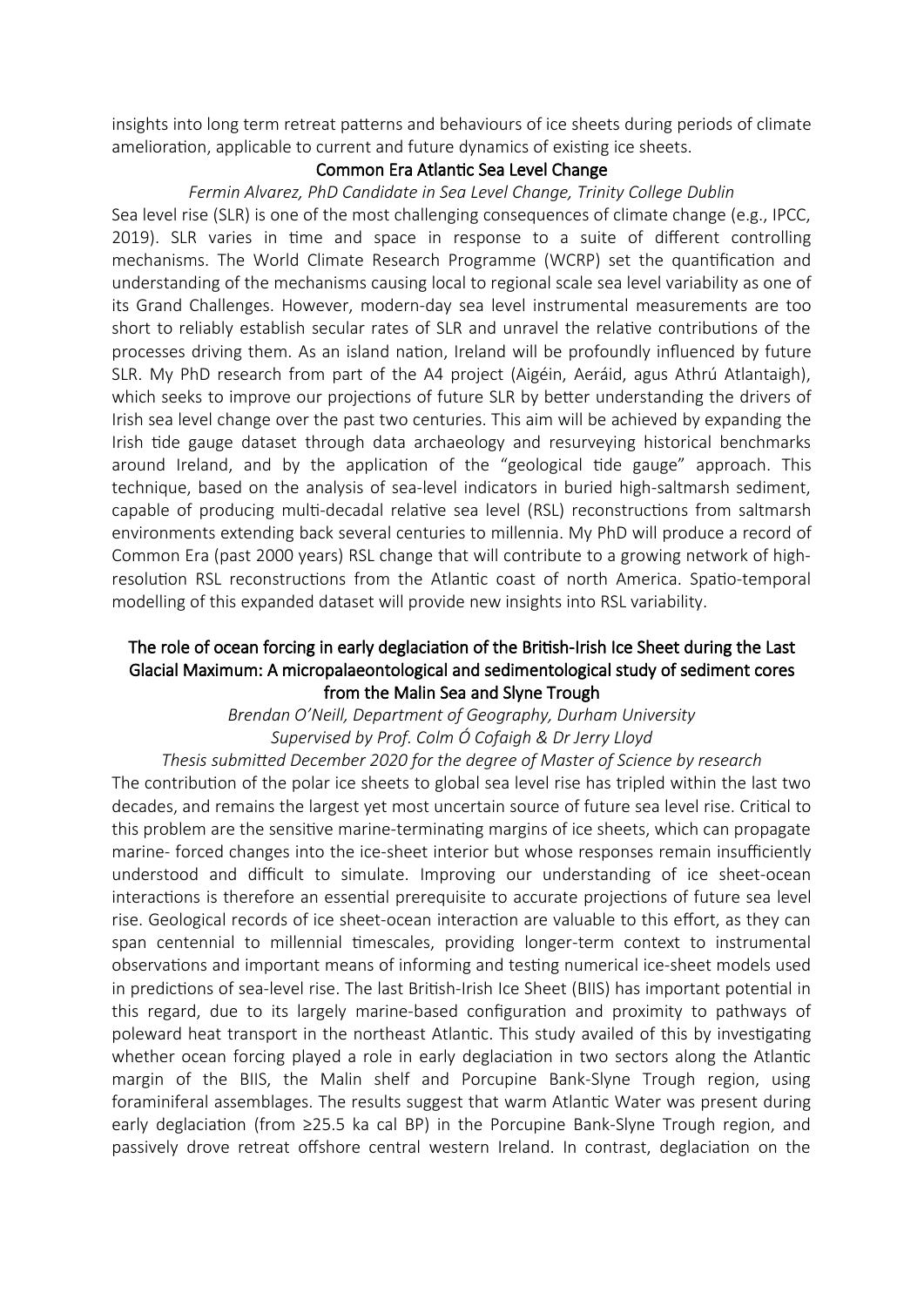Malin shelf occurred in a cold glacimarine environment from ≥25.9 ka cal BP and was likely internally-driven through glacioisostatic adjustment-induced relative sea-level rise, consistent with recent results from two other sectors along the BIIS' Atlantic margin. The findings expose the role of bathymetry in locally conditioning the BIIS to ocean forcing, and imply a BIIS influence by Atlantic Water advection in the northeast Atlantic during the coldest stadials of the last glacial period.

#### Preliminary results from a palaeoenvionmental study of Lough Feeagh, Co. Mayo

*Ryan Smazal 1e Supervised by Eleanor Jennings<sup>1</sup> , & Catherine Dalton<sup>2</sup> 1 Centre for Freshwater and Environmental Science, Dundalk Institute of Technology <sup>2</sup>Dept. of Geography Mary Immaculate College – University of Limerick*

An 8m long sediment core was extracted from Lough Feeagh, a large freshwater lake in the Burrishoole catchment County Mayo. Stratigraphic, geochemical and chronological analysis including stratigraphy, Loss On Ignition (LOI550), wet density, dry weight and 14AMS Radiocarbon sampling have been conducted. 14AMS Radiocarbon sampling suggests that this core is at least 10000 YBP, suggesting a long-term record of environmental change in the catchment can be achieved. The sediment includes glacial clay at its oldest part of the core, and a transition from clay to lake sediment. This transition is also noted with an increase in LOI550 values. LOI550 values vary throughout the core, suggesting the possibility for various environmental interactions in the catchment.

### The Joyce Country and Western Lakes geopark project; an asset and a facilitator for education and research.

*Benjamin Thébaudeau 1 \*, Amrine Dubois Gafar 1,2 and Siobhán Power 2 . 1. Joyce Country and Western Lakes Geopark Project, Halla Phobail Thuar Mhic Éadaigh, Co. Mhaigh Eo, F12D990. 2. Geological Survey Ireland, Beggars Bush, Haddington Road,*

*Ballsbridge, Dublin 4, D04K7X4. Corresponding author's email: geologist@jcwlgeopark.ie* The Joyce Country and Western Lakes (JCWL) geopark project 2020-2021 is an initiative led by Geological Survey Ireland and funded by Project Ireland 2040 under the Rural Regeneration Development Fund (RRDF) with significant contributions from Údarás na Gaeltachta, Mayo and Galway County Councils and other partners. The aim of the project is to apply for UNESCO Global Geopark status at the end of 2021 and become the newest Irish member of this international network by 2023.

The JCWL region is well-known to geologists, particularly in Ireland, Britain, and North America, for having the most complete record of the Grampian-Taconic Orogeny. Outcrops of note include Connemara Marble, the Lakes Marble in Cur Hill and the pillow basalts of the Lough Nafooey Arc. But the region is also rich with Quaternary features with Ireland's only fjord at Killary Harbour, a range of corries, glaciated valleys and moraines in the uplands, drumlin islands and the karst and epikarst

landscape on the shores of Loughs Carra, Mask and Corrib. Notwithstanding a rich biological and archaeological landscape. This talk will introduce how the geopark project aims to foster and facilitate the organisation of student fieldtrips, mapping projects and research projects' fieldwork by providing the link to accommodation providers, landowners, and any other local resources at our disposal.

#### Digging the Burren – Quantifying Ireland's Dustbowl

*Colin Bunce, NUI Galway, colin.bunce@nuigalway.ie*